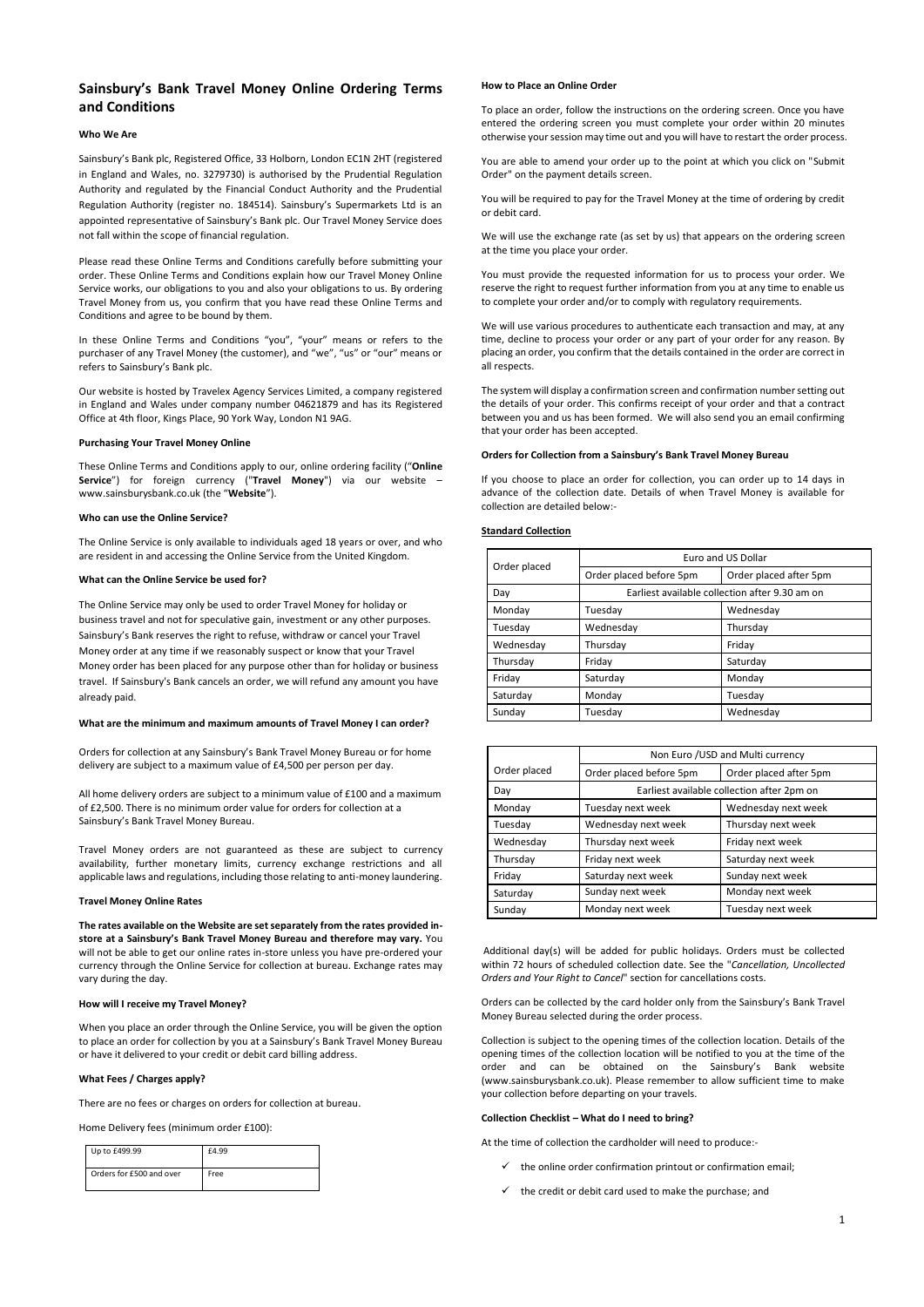$\checkmark$  either a valid passport or UK Photographic Driving Licence.

We may ask you for further information and identification (such as proof of residential address) in accordance with our anti-money laundering policies. The name on the card used to make the purchase must match that on the identification document(s) used. In order to enable us to comply with our anti-money laundering and other legal obligations and our internal policies, we may take a copy of your identification document(s) and the credit or debit card used to make the purchase, at the time of collection.

#### **Home Delivery Orders**

All home delivery orders are sent by Royal Mail Special Delivery and only to your credit or debit card billing address. For delivery charges, please see the section above "*What Fees/Charges apply*?".

If you place an order for delivery to your credit or debit card billing address, you can select a specific working day for delivery up to 7 days after the date you make your order. The available days for delivery will be shown as part of the order process. Please note that Saturday deliveries are not guaranteed. If you have chosen a Monday delivery Royal Mail may attempt delivery on the Saturday.

The following delivery times will apply if you choose to have your Travel Money delivered to your credit or debit card billing address:-

| <b>Order Confirmed</b>                                   | Order delivered**                                          |
|----------------------------------------------------------|------------------------------------------------------------|
| Before 1.30 p.m. Monday to<br>Thursday                   | Next working day                                           |
| After 1.30 p.m. Monday to<br>Wednesday                   | Second working day                                         |
| After 1.30 p.m. Thursday<br>and before 1.30 p.m. Friday  | Saturday or Monday (Saturday<br>deliveries not guaranteed) |
| After 1.30 p.m. Friday and<br>anytime Saturday to Sunday | Tuesday                                                    |

You will not be charged a card handling fee for purchasing travel money with us. Your Credit Card issuer/provider may charge a "Cash handling/advance Fee";

\*\*Add one extra day for delivery of all orders placed on bank holidays. No deliveries are made on Sundays. Regional exceptions apply. When you place your order we will tell you if the delivery times above cannot apply to your order. Days quoted are dependent on the day being a working day. If one of these days is a public holiday then additional day(s) will be added accordingly. A signature will be required on delivery. A valid landline home telephone number is required for home delivery.

Royal Mail Special Delivery is available to 99% of UK addresses. For details and exceptions visit [www.royalmail.com.](http://www.royalmail.com/) Please ask us when you order if you require special delivery.

In the event that your credit or debit card billing address has a centralised reception or is a multiple occupancy building, you should be aware that Royal Mail may deliver your Travel Money to the reception or elsewhere. This means that anyone at your credit or debit card billing address may sign for your Travel Money. We will not be responsible for deliveries that Royal Mail has obtained a signature for at your credit or debit card billing address, but that you have not received.

Cancelled orders will be refunded at the full Sterling amount that you paid for your Travel Money less a **£10 cancellation fee**.

We may refuse delivery at any time if we reasonably suspect that the Online Service is being used fraudulently.

#### **Paying for your Travel Money**

Travel Money is sold commission free. If you choose to place an order for delivery to your home, the charges for delivering your order will appear in the online quote (see above – *What Fees/Charges Apply?)*. The total sum payable by you (except for any cash advance fee charges levied by your card or debit card issuer) will be shown on the ordering screen. You can pay for orders with most major Credit or Debit Cards issued in the United Kingdom registered in your name and with sufficient funds available to cover your order and any applicable fees.

please check the terms and conditions of your agreement with them.

#### **Replacement Orders and Returns**

If you fail to accept delivery for any reason and wish your order to be re-delivered you will have to pay additional delivery charges.

If you do not receive your order or it is incorrect because of a fault on our part, we will send you a replacement order. If you then receive your original order as well as the replacement order, you agree to return the original order to us by Royal Mail Special Delivery within 14 days of receipt and we will reimburse the return postage to you. If we provide a replacement order and the original order is received by you and not returned to us within 14 days of receipt we reserve the right to charge you for the replacement order.

On receipt of your Travel Money, you must check that the amount you receive is the same as your order. If the value of the Travel Money is, in our error, greater than the amount you ordered, you must return the excess amount to us by Royal Mail Special Delivery within 14 days of receipt and we will reimburse the return postage to you.

In the event you are entitled to a return or a replacement order; or did not receive the correct amount of Travel Money that you ordered, please contact customer services. Our customer services contact details can be found on the last page of these Online Terms and Conditions under the section "*Contacting Us*".

### **Cancellation, Uncollected Orders and Your Right to Cancel**

#### *Orders for Collection*

If you placed an order for collection at a Sainsbury's Bank Travel Money Bureau, this order can be cancelled at any time prior to collection by calling customer services using the telephone number found on the last page of these Online Terms and Conditions, under the section *"Contacting Us*".

If you have placed an order for collection and you fail to collect your order from the nominated Sainsbury's Bank Travel Money Bureau within 72 hours of the collection time given to you then your order will be marked as uncollected and your order will be cancelled. The full Sterling amount that you paid for the Travel Money will be refunded to the card you used to place your order but we will deduct a £10 cancellation fee . If, after your order is cancelled you still want to purchase Travel Money from us, you will need to re-submit an order.

# *Orders for Home Delivery*

# **If you have placed an order for home delivery, this cannot be cancelled or amended once your order has been confirmed.**

If you wish to return your home delivery Travel Money order, it is possible to arrange for us to buy it back from you at any Sainsbury's Bank Travel Money bureau at the buy back rate advertised. The delivery charge is also non-refundable.

### *All Orders*

We will process cancelled or uncollected orders expeditiously and will organise refunds. Refunds may take from 10 to 14 working days. Please note that we do not refund cash advance charges made by your card issuer and that any cancellation fee may also be subject to a cash advance fee from your card issuer.

The provisions of this cancellation clause do not affect your statutory rights.

#### *Changing Your Order*

If you need to make any changes to your order after you have clicked "Submit Order" on the payment details screen, please call us. Our contact details can be found on the last page of these Online Terms and Conditions, in the section "*Contacting Us*".

#### **Third Party Rights**

When you place an order for Travel Money, we are entering into a contract with you personally. Nothing in these Online Terms and Conditions will confer any benefit on any third party or any right to enforce these terms.

#### **Data Protection**

We will keep any information you have provided to us confidential. However, you agree that we may share this information with other companies within the Sainsbury's Group and service providers (as detailed in our Privacy Policy, which we may amend from time to time). Please see our Privacy Policy (found on our website at [https://www.sainsburysbank.co.uk/legals/leg-reg-privacy-policy\)](http://cp.mcafee.com/d/5fHCNASy-ztVwQsCzAsyrKrjhKMqemkQhOpJ6XXXzPzXypJ6XytT4XFI6QknDDHTd7dNNIh-49e_7zSXrg5kSka46UBG4dwlWRuraCWra523siR26MaZqLdBjoVV0wxvn-LObXWqb3fnKnjKUVPa9EVpo7eth4sJtdmXafaxVZicHs3jqpJcTvAQT7CbThuvdTdAVPmEBC5eFIEk8dNbk8r0HRGYSlM_OeDQM_O9ufAiWQp6tImbHlfBoIr8Ryxm7aXquCpk9wGxfRz7E8sKrhKqen6m6job6Azh05qX2xEw1bgBgQg6BIo020Fsa-hQYeApUn3gVxwsOMMedbFJyVK4bLZAW1) for more details about how we and Sainsbury's Group will use your information.

# **Payment Security**

All credit and debit card holders are subject to validation checks and authorisation by the card issuer. If the issuer of your payment card refuses to authorise payment your order will not be accepted.

3D Secure is a payment verification protocol used by major card issuers, branded as 'MasterCard Secure Code' and 'Verified by Visa' to prevent credit card fraud. Depending on the card issuer, 3D Secure is an opt-out option or a required service for using the card to make internet purchases. Cards registered with 3D Secure may require the user to enter a Personal Identification Number (PIN) code or password. This PIN code may not be the same PIN code issued with the card.

3D Secure verifies the card details provided by you. The system is completely automated and we do not store or process any of the data provided by the 3D Secure system.

**Limiting Our Liability**